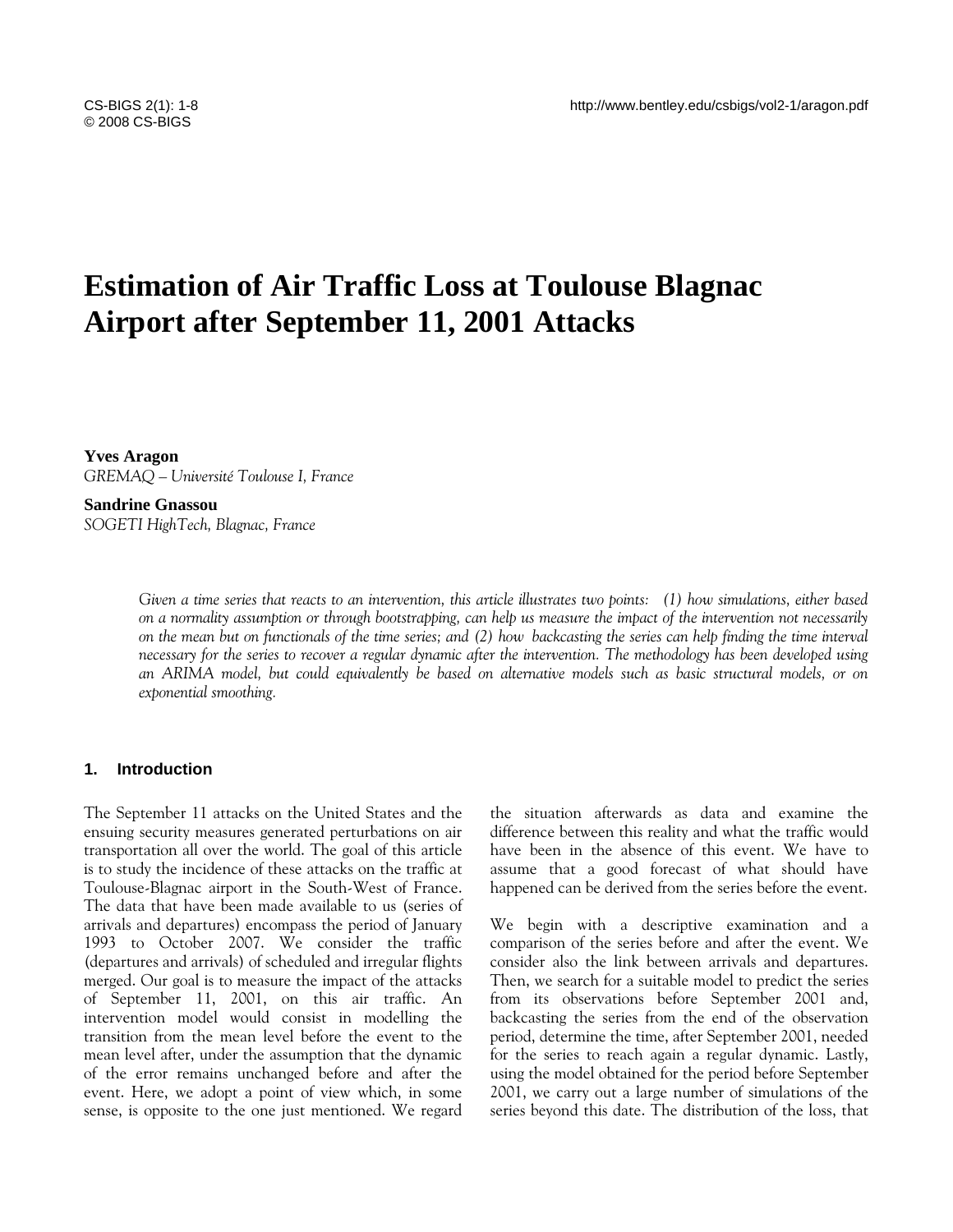is of the difference between simulations and the realization, gives a measurement of the September 11 influence on the activity of the airport.

# **2. Air Traffic at Toulouse-Blagnac**

The airport of Toulouse-Blagnac is the fourth largest provincial airport in France with 5,956,552 passengers in 2006 (compared to 5,612,559 passengers in 2004 and 5,799,108 in 2005, a rise of 2.71% from 2005 to 2006), behind Nice, Lyon and Marseille. It is however the most important provincial freight platform with 58,720 tons handled in 2006, an increase of 4.1% over the level in 2005. A similar rise has been noticed on all fronts, including both domestic traffic (+2.5%) and international traffic  $(+2.8\%)$ . The airport is served by 46 airlines.



**Figure 1.** Blagnac Airport.

Scheduled flights include:

- fifteen national destinations: Ajaccio, Bastia, Brest, Clermont-Ferrand, Lille, Lyon, Marseille, Metz/Nancy, Mulhouse/Bâle, Nantes, Nice, Paris/Charles de Gaulle, Paris/Orly, Rennes and Strasbourg;
- − twenty European destinations: Amsterdam, Belfast, Birmingham, Bremen, Bristol, Brussels, Dusseldorf, Frankfort, Geneva, Hamburg, Leeds/Bradford, Lisbon, London/Gatwick, Madrid, Malta, Manchester, Milan/Malpensa, Munich, Rome and Zaragossa ;
- seven intercontinental destinations : Algiers, Casablanca, Marrakech, Montréal/Pierre Trudeau (ex-Dorval), Oran, La Réunion, and Tunis.

In terms of non-scheduled flights, destinations such as Senegal, Andalusia, Austria and Ireland are served from Toulouse Blagnac International Airport.

## 2.1. Link between arrivals and departures

The yearly traffic, sum of arrivals and departures, is given in Table 1.

As Figure 2 shows, arrivals and departures are tightly linked each month. The vertical line indicates September 01. After this date we can observe a shift in the growth of the traffic and, after some rather irregular months, a modification of its dynamic. We will examine in the next section the length of time needed for the series to find a stable behavior again. We now focus on the link between arrivals and departures. In order to understand this link, we perform an Ordinary Least Squares (OLS) regression of monthly arrivals over departures and identify the residuals.

**Table 1.** Yearly passenger traffic at Blagnac Airport (thousands of passengers)

| Tuluusallus ol passulguis) |          |            |
|----------------------------|----------|------------|
| Year                       | Arrivals | Departures |
| 1993                       | 1,563.0  | 1,555.3    |
| 1994                       | 1,639.8  | 1,631.5    |
| 1995                       | 1,834.3  | 1,833.1    |
| 1996                       | 2,042.6  | 2,045.9    |
| 1997                       | 2,148.4  | 2,151.2    |
| 1998                       | 2,305.0  | 2,307.1    |
| 1999                       | 2,484.8  | 2.489.4    |
| 2000                       | 2,625.4  | 2,622.2    |
| 2001                       | 2,592.3  | 2,594.6    |
| 2002                       | 2,641.1  | 2,647.4    |
| 2003                       | 2,631.2  | 2,626.4    |
| 2004                       | 2,780.2  | 2,783.1    |
| 2005                       | 2,870.5  | 2,878.5    |
| 2006                       | 2,940.4  | 2,954.0    |
|                            |          |            |



**Figure 2a.** Arrivals and Departures



**Figure 2b.** Arrivals (solid) and Departures (dashed) around September 11, 2001.

Examining the autocorrelation function (ACF) of the OLS residuals and the Partial Autocorrelation Function (PACF) which almost vanishes after Lag 12 (see Figure 3), we choose a Seasonal Autoregressive Moving Average (SARMA) model to fit these residuals. We call "noise" the residuals of this second model. If the SARMA model is correctly chosen, this noise should be white noise.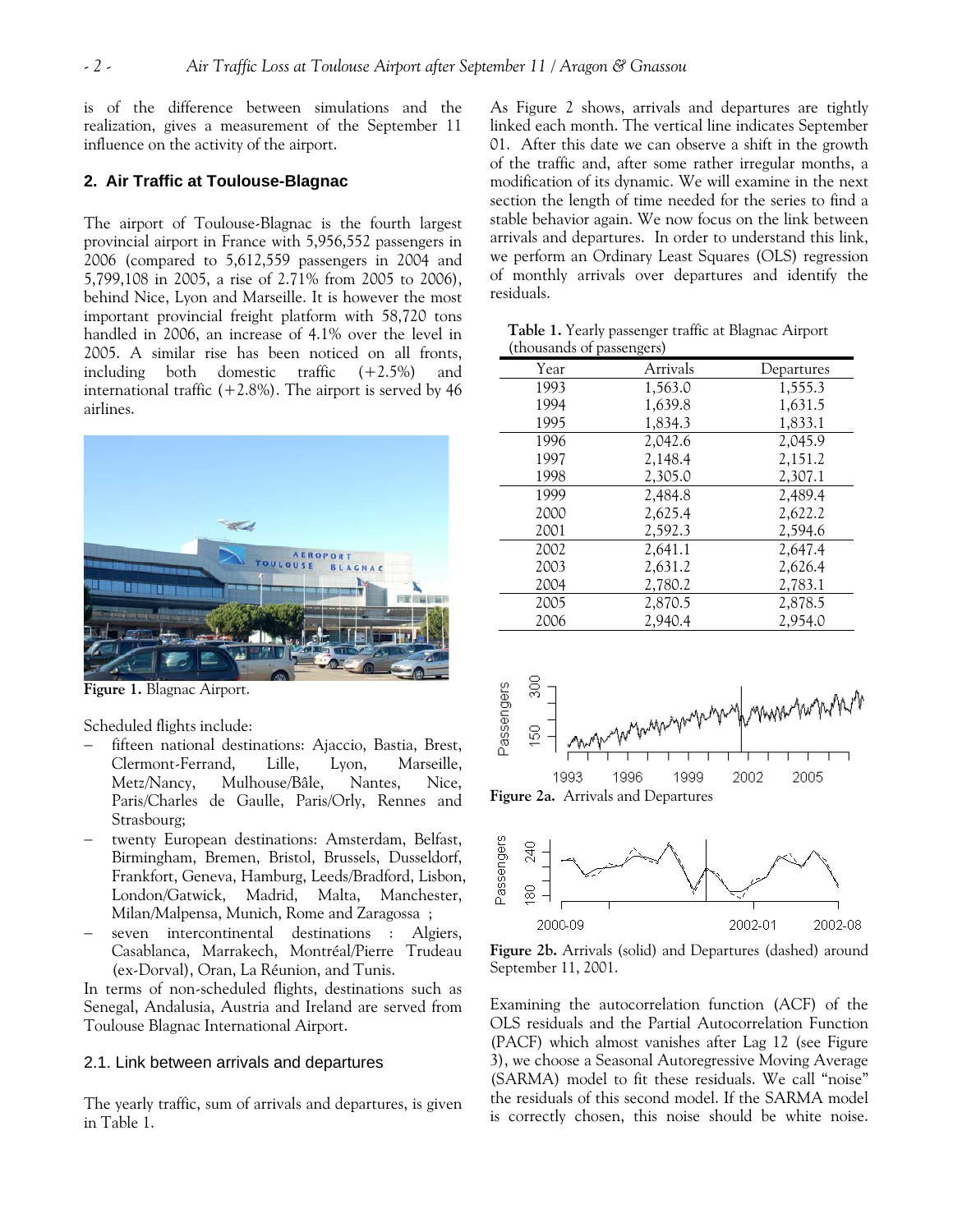Starting from this observation, in a second step, we estimate an ARMAX model (the X refers to the presence of an independent variable in the model) of arrivals; precisely we fit a linear model for arrivals against departures with a SARMA error. After some



**Figure 3.** Autocorrelations of OLS residuals: ACF and PACF.

exploratory steps we obtain a SARMAX $(1,4)(2,2)_{12}$  with some coefficients constrained to 0. In this notation, (1,4) refer to the AR and MA parameters for the error series, and  $(2,2)_{12}$  to the AR and MA parameters for the seasonal component of the error series. Table 2 displays the results of estimating this model, and the resulting equation is given below. Classical tools such MINIC (Minimum Information Criterion) which suggest tentative orders for the autoregressive and the moving average terms are not very helpful when seasonality is present<sup>[1](#page-2-0)</sup>. The estimation and the t-statistics are given in Table 2, and the equation is displayed next.

 $Arrivals<sub>t</sub> = 10.363 + 0.969$  *Departures*<sub>t</sub>

 $\overline{a}$ 

$$
+\frac{(1-0.330B^2-0.186B^4)(1-0.704B^{24})}{(1+0.776B)(1-0.371B^{12}-0.561B^{24})}Z_t
$$

Here *B* is the Backward or Lag operator defined by *B*   $Z_t = Z_{t-1}$ ,  $B^2 Z_t = Z_{t-2}$ , etc. The estimated variance of  $Z_t$  is 13.7. The quality of the fit is measured through the whiteness of the noise  $Z_t$ . The Ljung-Box statistic, whose p-value is plotted on Figure 4, is based on the chi-square distance between a vector of *k* empirical autocorrelations and their theoretical counterpart which is 0 if the process is white noise. We conclude from Figure 4 that the  $Z_t$ error of this model can be considered as white noise. We see that the intercept is significantly different from 0

while the t-statistic to test that the coefficient of the variable on departures is unity, equals  $(0.969 - 1)$  /  $0.011 = -2.8182$ . This allows us to conclude that there are significantly less arrivals than departures each month.

**Table 2.** ARMAX model of arrivals against departures

| Value    | Standard error | t-statistic |  |  |  |  |  |
|----------|----------------|-------------|--|--|--|--|--|
| $-0.776$ | 0.056          | $-13.86$    |  |  |  |  |  |
| $-0.330$ | 0.085          | $-3.87$     |  |  |  |  |  |
| $-0.186$ | 0.075          | $-2.49$     |  |  |  |  |  |
| 0.371    | 0.078          | 4.75        |  |  |  |  |  |
| 0.561    | 0.089          | 6.29        |  |  |  |  |  |
| $-0.704$ | 0.081          | $-8.68$     |  |  |  |  |  |
| 10.363   | 4.163          | 2.49        |  |  |  |  |  |
|          |                |             |  |  |  |  |  |

A rough check of non existence of unit root in the autoregressive non seasonal part is given by the value of the autoregressive equation at  $1 : 1+0.776 = 1.776$ which is far from 0 and for seasonal unit roots by the value of the seasonal part at  $1 : 1 - 0.371 - 0.561 = 0.068$ which is not too close to 0. We can consider that the series on departures and arrivals co-integrate.



**Figure 4.** SARMA errors  $Z_t$  in the regression of arrivals over departures.

#### 2.2 Descriptive study of the traffic series

From now on, we consider the series of passenger traffic at Toulouse-Blagnac airport, that is the sum of arrivals and departures each month, measured in thousands of passengers. We observe that it presents an increasing tendency noticeably attenuated after September 2001. The series also has a marked seasonality (Figure 5). Differences between monthly activities can be best understood on a *monthplot* (Figure 6). On this plot, each

<span id="page-2-0"></span><sup>&</sup>lt;sup>1</sup> The minic method was proposed by Hannan and Rissanen in 1982. A practical presentation of it can be found in Box and al. (1994).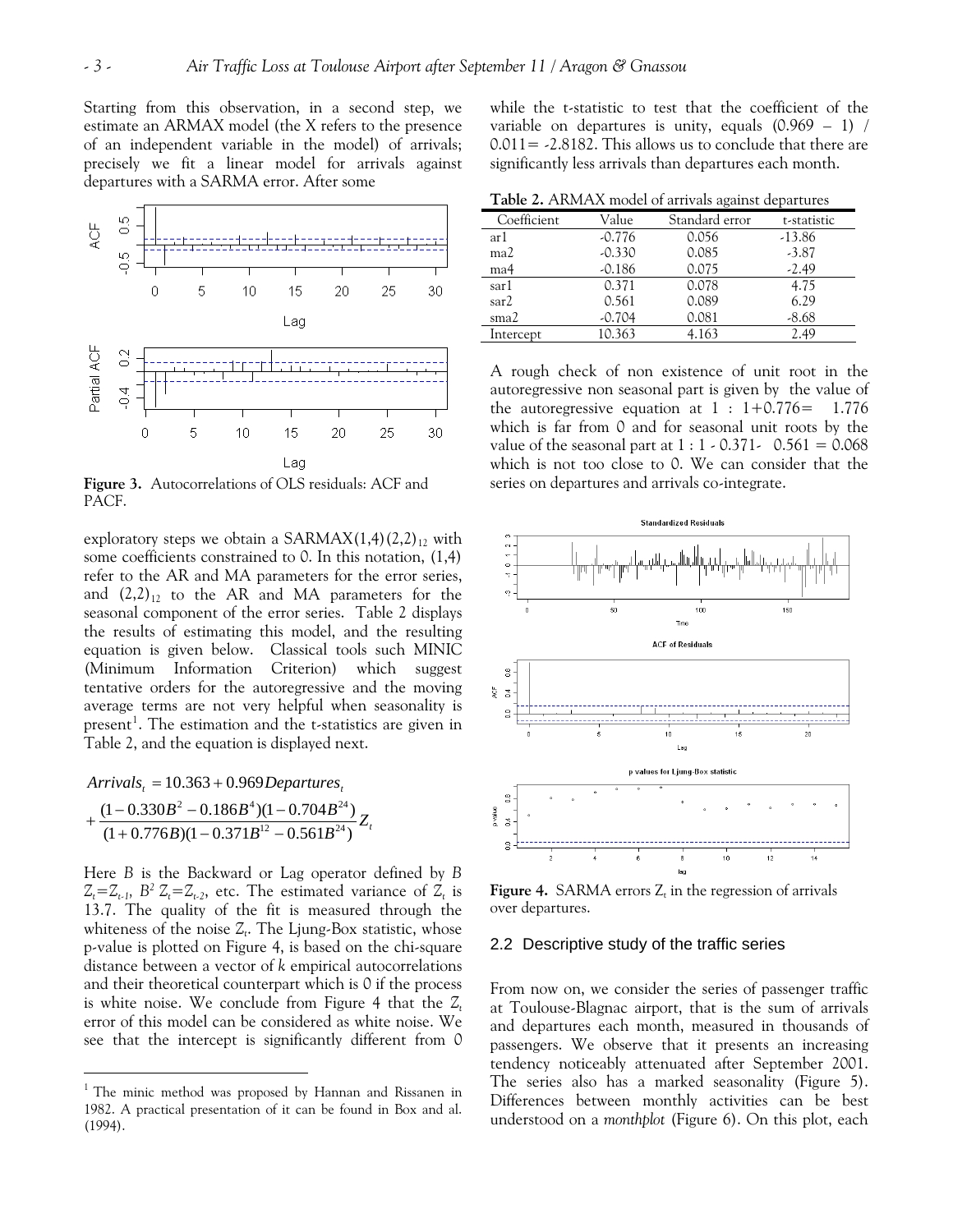time plot corresponds to a month over all the available years. The horizontal bar is the mean of the subseries. August is a low and regular activity month. We see also that the influence of 9/11 is very important on the months such as December, January, February and May while it is light on the months of July and August



traffic

The normality of the series is examined through the Jarque-Bera normality test. For the full series, the series before 09/2001 and the series after, the p-values are respectively: 0.04282, 0.1249, and 0.7346. To get a better understanding of the differences between before and after 9/11, we perform a Seasonal-Trend Decomposition<sup>[2](#page-3-0)</sup> of the series (Table 3), restricting the series before to Sept 1996 – Aug 2001 and the series after to Oct 2001 – Sept 2006, so that both series have the same length. The interquartile ranges (IQR) of the components are given here in Table 3.

<span id="page-3-1"></span>

 $\overline{a}$ 

**Table 3**. Seasonal-Trend Decomposition of the arrivals; interquartile ranges

|        | Seasonal | Trend | Remainder | Data     |
|--------|----------|-------|-----------|----------|
| Before | 23.733   | 65.54 | 7.6294    | 77.157   |
| After  | 46.336   | 40 32 | 12.758    | 58 1 2 1 |

We observe that the seasonal IQR before is half the seasonal IQR after and the trend IQR before is 1.5 times that after. Thus we suspect that it is rather difficult to find a unique model able to capture the dynamic of the full series with only minor modifications from one period to another. The difference between the two periods is also apparent on the empirical autocorrelation functions ([Figure 7. ACF of the traffic series, before and after](#page-3-1)  [9/11.](#page-3-1)). The series before is clearly non stationary while the series after seems more stationary.



**Figure 7.** ACF of the traffic series, before and after 9/11**.** 

#### **3. Modeling the traffic time series**

#### 3.1 Traffic before September 2001

In order to evaluate the stability of our model specification we first model the series over the period 01/1994 - 08/2000, then, predict the 12 next months and last, compare the prediction with the observed series. After some trials we arrive at a SARIMA $(1,1,2)(0,1,1)$ <sub>[12]</sub> specification (displayed in the equation below) where the first order MA term is constrained to zero. We perform a Maximum Likelihood Estimation of the model; the Portmanteau test does not reject the whiteness of the noise but a Jarque-Bera normality test on the residuals gives a p-value of 0.007918. So, although the series does not display any obvious heteroscedasticity we try to model the logged series.

<span id="page-3-0"></span><sup>&</sup>lt;sup>2</sup> See Cleveland et al. (1990) and the stl() function of R.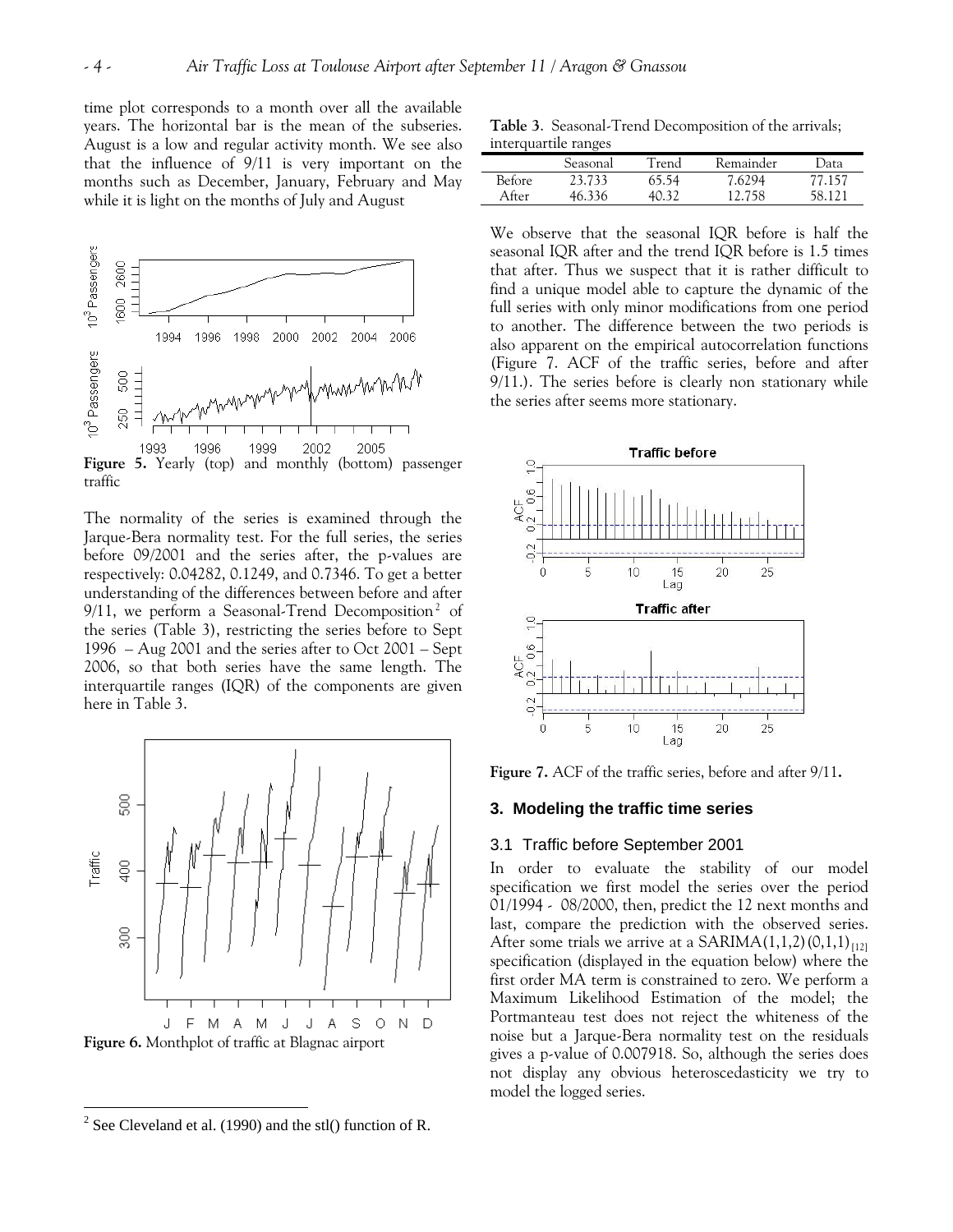We obtain the following SARIMA model and estimated error variance:

$$
(1 - B)(1 - B12)(1 + 0.769B)log(yt)
$$
  
= (1 - 0.525B<sup>2</sup>)(1 - 0.438B<sup>12</sup>)Z<sub>t</sub>  
Var(Z<sub>t</sub>) = 0.00126

The p-value for the normality test of residuals is now 0.1236. To understand the predictive ability of this model for the interval September 2000 to August 2001, we simulate 1000 forecasts of these months and determine the percentile of the observed traffic with respect to the distribution of the corresponding forecasts. The simulation can rest on the normality assumption of the residuals on the log model or on bootstrapping the residuals. Results are summarized in Table 4; the tenth and ninetieth percentiles of the simulated predicted series, as well as the observed series are displayed in Figure 8. Table 4 contains percentiles of the observed value: (1) when the series is not transformed and the estimation is achieved by Maximum Likelihood under the erroneous assumption of normality and errors are drawn from the estimated white noise distribution, (2) under the same assumption as (1) but with errors sampled with replacement in the observed residuals, (3) same steps but the series is log transformed, (4) under the same transformation as (3) with errors drawn from the estimated white noise distribution.

We see that log based estimation gives usually less extreme percentiles for the observed series. We now reestimate the model using the series from Jan 1994 to Aug 2001. The results of both estimations are summarized in the following table (Table 5). In order to evaluate the stability of the model we examine the position of the estimates from the first model (estimation 1), with respect to the 80% confidence intervals obtained from the second model (estimation 2). We see that estimations are clearly within the confidence intervals, thus we may consider that the model is rather stable.



**Figure 8.** 10% of 90% Quantiles for Prediction and Realization of Traffic, September 2000 to August 2001.

## 3.2 Traffic after September 2001

We examine now the series from October 2001 to October 2007. The time plot (Figure 2) suggests that it takes some time to go back for the traffic to return to a rather regular evolution. In order to find the date until which the series is not regular, we would like to fit a model on the regular part, then backcast the series until October 2001 and examine the discrepancy between the realized and predicted series. As is known and easily checked, if a series follows some ARMA model, the series obtained by time reversion follows the same model. Thus a simple way of achieving the desired backcast is to reverse the time, adjust a model on the beginning of this series and predict the end, that is the series which finishes on October 2001.

**Table 4.** Percentiles of Sept. 2000-Aug. 2001 observed traffic in simulated distributions from different prediction methods

| 10<br>14                                     |
|----------------------------------------------|
| 15.3<br>84.4<br>0.9<br>2.6<br>-<br>4.        |
| 20.9<br>8.6<br>77.1<br>11.3<br>3.7<br>L.)    |
| 83.8<br>17.3<br>41.9<br>24.4<br>21.3<br>6.9  |
| 10.7<br>85.6<br>32.1<br>24.4<br>45.0<br>24.4 |
|                                              |

**Table 5**. Estimated models for traffic excluding (Est.1) and including (Est. 2) the period September 2000-August 2001

|                         |     | .        |                | $\cdots$ |              |             | . .         |
|-------------------------|-----|----------|----------------|----------|--------------|-------------|-------------|
|                         | Laq | Est. :   | s.e. of est. 1 | Est. $2$ | s.e. of est. | Lower bound | Jpper bound |
| arı                     |     | $-0.769$ | 0.121          | $-0.741$ | 0.107        | $-0.85178$  | $-0.63087$  |
| ma2                     | ∼   | $-0.525$ | 0.168          | $-0.486$ | 0.148        | $-0.65624$  | $-0.31666$  |
| sma1 (seasonal)         | ┸┵  | -0.438   | 0.132          | $-0.515$ | 0.127        | $-0.68724$  | $-0.34341$  |
| sigma2 (error variance) |     | 0.00126  |                | 0.00114  |              |             |             |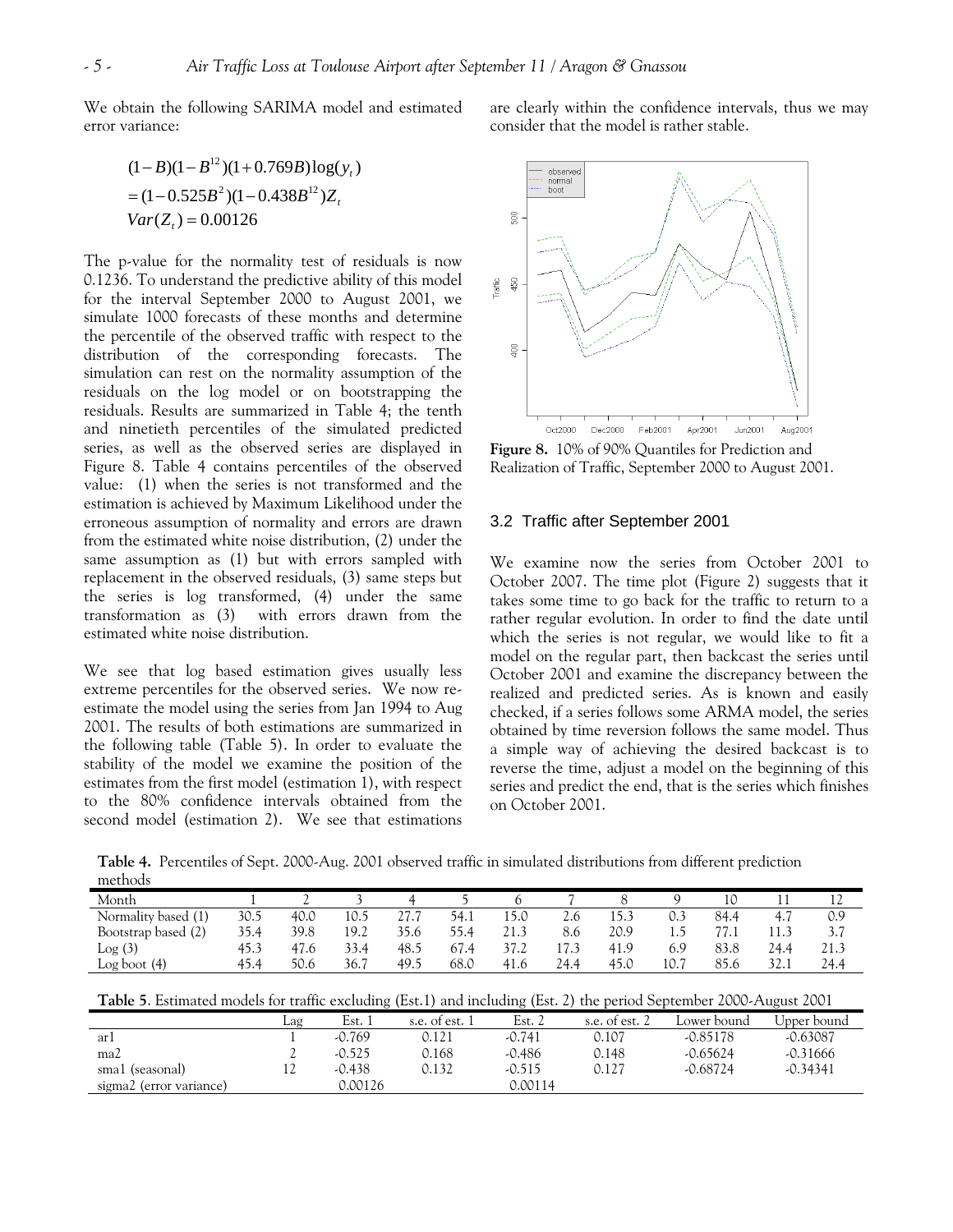On the first 67 months of the reversed series, (from October 2007 to April 2002) we identify a SARIMA $(1,1,3)(0,1,1)<sub>12</sub>$  model. Its maximum likelihood estimation is given by:

 $(1+0.434B - 0.774B^2 - 0.660B^3)(1-0.506B^{12})Z_t$  $(1-B)(1-B^{12})(1+0.862B)y_t =$ 

The estimated standard errors of the parameters are 0.107, 0.190, 0.193, 0.144, 0.168 and the estimated variance of the error is 199. The Jarque-Bera normality test of the residuals gives a p-value of 0.1029. Thus we predict the series for the next six months, that is for March 2002 until October 2001, and we compute the percentiles of the realization with respect to the distributions of the forecast for each lead time. Low or high percentiles suggest a bad predictive ability of the model.

From Figure 9, where time is reversed and ending on October 2001, and Table 6, we can consider that the series after 9/11 goes back to a regular behavior from January 2002 onwards.



**Figure 9.** Backcast of traffic, and 80% prediction intervals; estimation based on October 2007 to April 2002.

**Table 6.** Backcast of traffic from March 2002 to October 2001

| Date      | Observed | Prediction | S.E. of    | Percen- |
|-----------|----------|------------|------------|---------|
|           | traffic  |            | prediction | tile    |
| 2002 Mar. | 465.65   | 459.25     | 14.317     | 0.67    |
| 2002 Feb. | 409.14   | 398.23     | 16.684     | 0.74    |
| 2002 Jan. | 398.98   | 406.79     | 16.938     | 0.32    |
| 2001 Dec. | 360.46   | 417.32     | 16.985     | 0.0004  |
| 2001 Nov. | 370.17   | 386.04     | 17.148     | 0.18    |
| 2001 Oct. | 417.17   | 463.14     | 17.166     | 0.004   |
|           |          |            |            |         |

# **4. Measure of the influence of September 11 on the activity of the airport**

## 4.1 Introduction

We want to measure the loss in traffic over a given period, caused by September 11. A classical tool for measuring the impact of an event on a series is intervention analysis. An example of intervention is the introduction of compulsory wearing of seat belts introduced on 31 Jan 1983 in Great Britain. This intervention causes a switch in the level of the series. The methodology known as *Intervention Analysis* is a tool to measure the effect of an event on the mean of a series. Intervention analysis is concerned not only with the estimation of the shift on the mean of a series but also with the description of the evolution of the mean of the series after an intervention. It assumes that, up to a non constant mean, the series follows an ARMA model, which is not modified by the intervention. In this framework, intervention analysis looks for a model for the mean which may be a simple step function or a linear combination of rational fractions of step and impulse functions, called *transfer function*. An intervention analysis can be seen as an ARMAX model where the mean follows a non linear model. Intervention analysis was popularized after the work of Box and Tiao (1975). Work by Abraham (1980) and Ledolter-Chan (1996) give some of the many applications of this technique. The results of an intervention analysis are included in the parameters of the estimated transfer function whose significance measures the influence of the intervention.

However our aim when we measure the impact of 9/11 on airport traffic is not to model the adaptation of the traffic after 9/11 but to estimate the loss of traffic for each month over one or two years or the loss of traffic for some particular period. We may want also to evaluate the distribution of the loss for some lead time. To achieve this goal we proceed as follows. First, we make the assumption that the estimated model before the event would have been valid after it if the event had not happened. Next, we consider the time series after the event as given, and we then look for a good model of the series before the event and forecast the series at some lead time. The difference between the forecast and the series is the loss for this lead time. From the adjusted model we may simulate a large number of trajectories and measure the loss for each. We thus get the distribution of the loss for each lead time. Losses can be cumulated for several times.

Our treatment assumes that the estimated model holds for the period of measurement. This model may be corrected with the help of economic forecasts established before the event. The simulation rests on the ability to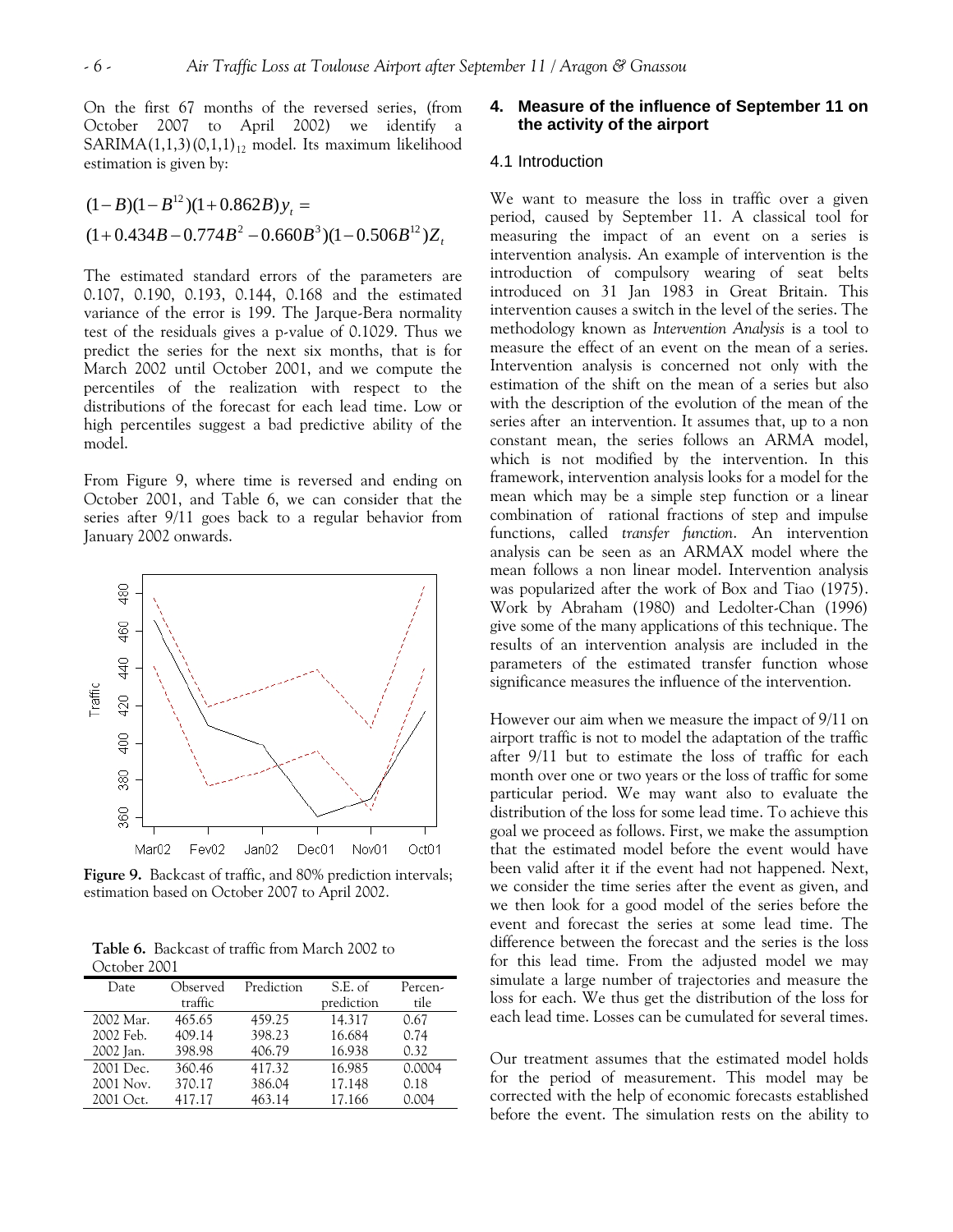simulate the white noise underlying the model. If the normality assumption does not seem to hold, it may be preferable to bootstrap the error rather than simulate it from a normal distribution. A similar treatment might be considered, backcasting the series before the event from estimation after it and considering the "loss" between the backcast and the realization before the event. Now we proceed to the different steps of this approach.

# 4.2 Prediction beyond September 2001

To predict the traffic until December 2003, we use the model estimated over the interval, January 1993 – August 2001, referred to as Est. 2 in Table 5. Of course such prediction is valid only if the dynamic of the series is not modified by an intervention or more predictable events, for instance, events based on macroeconomic forecasts. **Figure 10.** Distribution of simulated 2002 traffic; vertical

The point prediction of the traffic series  $y_t$ ,  $t =$  Sept 2001 to Dec 2003, which we abridge into y\_{2001- 2003}, is the vector of the estimated conditional means of these random variables given : (1) the series before and up to Aug 2001, (2) the estimated model on the log series and, (3) the normality assumption. However we want to predict not only the mean but also the conditional distribution of y\_{2001-2003}. Given our framework, two paths may be considered: (1) rely entirely on the normality assumption to draw errors, simulate the log transformed series and take the exponential of it or (2) bootstrap the residuals and then simulate the paths. We shall consider both approaches. For the simulations we write the recurrence relation giving  $log(y_t)$  as a function of its past and the error with initial values taken, for the AR part, from the observed series and, for the MA component, the residuals from the estimation step. The error will be drawn from the estimated normal distribution in one case and bootstrapped from the residuals in the other case. For each month we thus get a number of simulated traffic measures that we can compare to the observed traffic. We therefore obtain a distribution of the monthly or yearly loss. Table 7 shows that bootstrap based and normality based simulations give rather similar results, which strengthens the normality assumption.

Yearly traffic forecasts for 2002, based on different hypotheses have been established by the *Institut du Transport Aérien* (ITA) and communicated to us by the Chamber of Commerce of Toulouse. They are: 4790, 5540, 5550, and 6060 thousand passengers. We draw them on the histogram of the simulated traffic (Figure 10).



bars from the left: observed traffic and 3 macro economic forecasts; a more pessimistic forecast is at 4790. Simulated errors in top graph, bootstrapped errors in bottom graph.

Thus, considering the simulation under a normality asumption, we find that the year 2002 loss lies between 250 000 et 541 000 passengers at a 50% confidence level. The 2002 loss is about 7% of the expected traffic.

Computational remarks. Computations were run with the ARIMA function in R (2008). Shumway and Stoffer (2007) warn us about the peculiar behavior of the R arima() function when the model contains an integrated part. The function simulate() was not used for the simulations because it does not seem to integrate initial conditions on the noise.

### **5 Conclusion**

Intervention analysis tries to model the change on the mean of a series caused by an intervention. However consequences of an intervention might be of interest and may be difficult to derive from the result of such an analysis. In this article we suggest an alternative framework for studying the impact of an event on a series. First, we model the series before the event, next we simulate many trajectories from the estimated model for a time period starting from the date of the intervention, and we then compare the realized series with its intervention-free simulations. Contrary to intervention analysis, our approach does not assume any link between the model before and the model after the event. This approach may be used when some stable model can be assumed for the series. Simulating trajectories is a simple